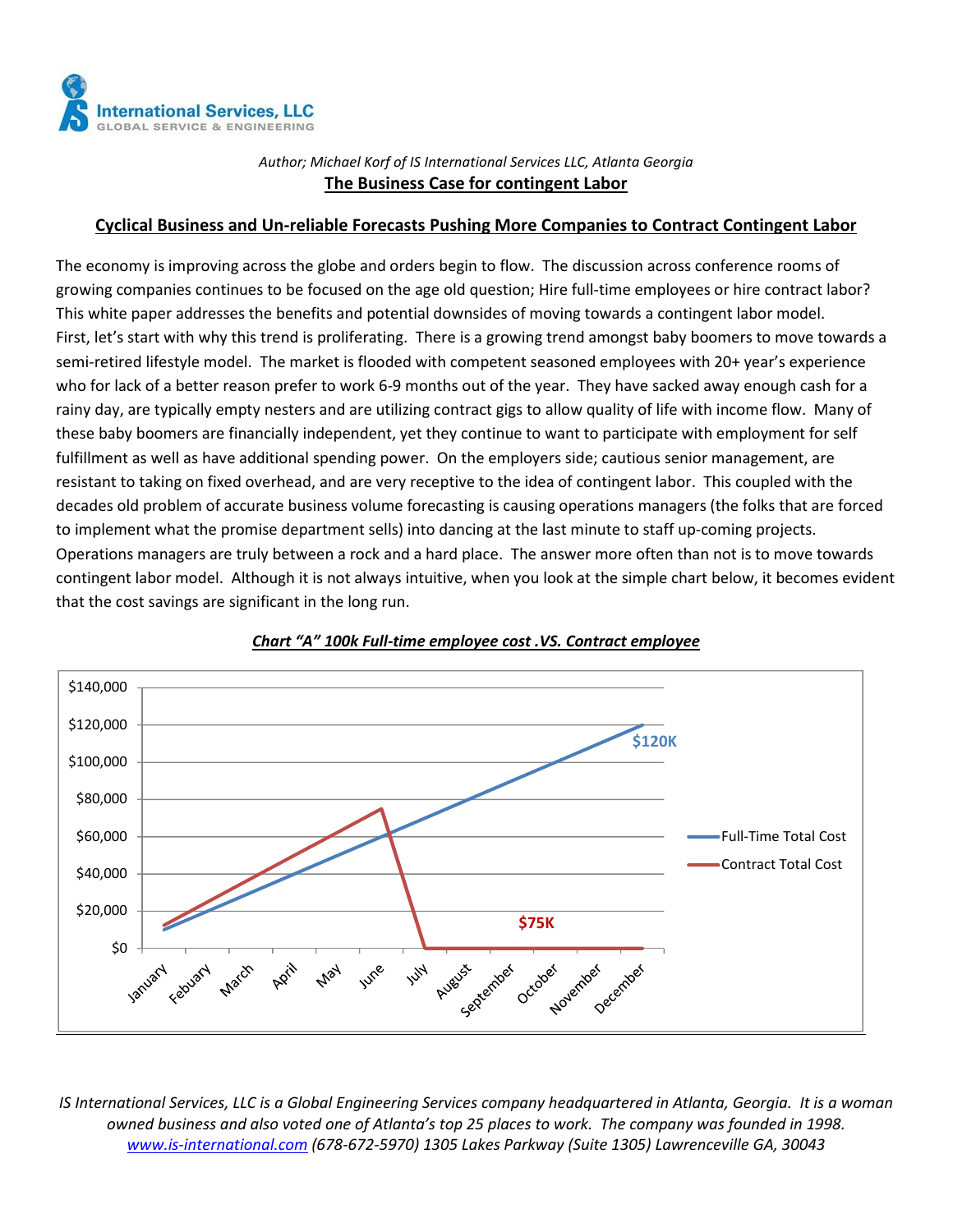

The question becomes; when you study the benefits (which we will outline below), why aren't hiring mangers utilizing this contingent labor technique more often. The timeline below shows that the resistance to contingent labor is breaking down. But there are defendable positions against the movement. The most common response we have heard is that when the contractor leaves our project he takes that knowledge with him. Also, we hear the argument that our company processes are unique and complex and it is difficult for a contract employee to fit into our culture and understand our process and procedures in a timely fashion. In addition, companies who posses special technology want to protect such technology and keep it in house.

## **CONTINGENT WORKFORCE HISTORY**



\*REF 1

Additionally, even when given the go ahead from senior management to bring on additional head count, hiring managers are tied to their human resources department (who are over-whelmed) and often feel helpless when asking them to on-board full-time employees quickly. The H.R. team is tasked by the company to protect the company's business due to conformance, State and Federal regulations. This causes slowdown in the execution and securing the proper talents to serve the end customer. These are valid arguments, but the qualitative data shows that with the proper on-boarding and screening, any risk can typically be mitigated with the right partner. The gains that overcome this risk can be put into several categories. Although in some cases the benefits are subjective, with the proper evaluation it is quite easy to create the objective business case. The section below captures the potential objections and compares them against the subjective/objective business benefits.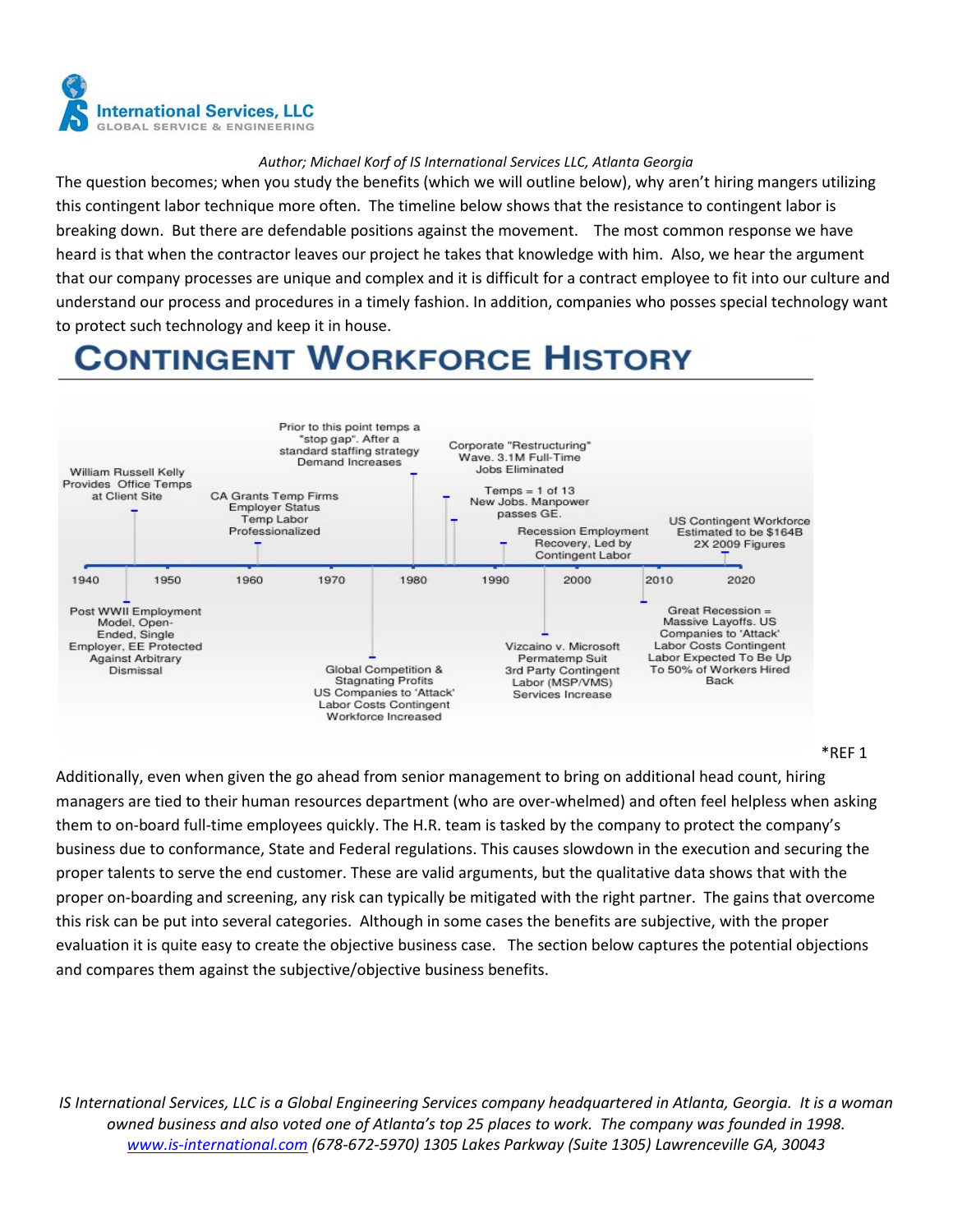

#### INTERNAL VELOCITY

- Speed of Deployment
- Fully Benefitted Resources
- External Expense Management
- No Relocation Expense
- Projects meet schedule
- Satisfied and repeatable customer

Ve-loc-i-ty: Webster's defines velocity as quickness of motion, rate of change with respect to time. In most organizations with any level of bureaucracy time can be our enemy. Lack of time brings frustration, stress and costs money. The ability to shorten outages, quickly staff field support and create customer satisfaction in a timely manner creates "delighted customers". The contingent labor model can put time on our side. However, the objection typically brought up when considering contingent labor is that of the increased cost associated with hiring hourly resources. A closer look, however, reveals that this initial "sticker shock" is mitigated once we consider what is included. One advantage is that by turning to a resource provider who has access to a bench of immediately available, skilled and properly screened candidates ensures that needs can be met much more quickly than through traditional hiring methods; sometimes in as little as 24 hours. All employment costs including background screening, taxes, workers compensation, health insurance, vacation, retirement etc. are included in the rate paid for the resource. This removes a heavy hidden burden to traditional hiring that can sometimes approach 60-70% of the employee's base salary. It also avoids complicated corporate Human Resource on boarding processes. For resources that are expected to travel heavily, expense management can become time consuming and complicated. Expenses for contingent labor, including making all travel arrangements, are typically managed by the service provider within pre-agreed parameters. One invoice, including hours worked are fully vetted and approved expenses, can then be submitted. Finally, standard relocation costs for a mid level hire in a Fortune 500 company can often exceed \$25,000. The flexibility of a contingent labor hire allows for a much more cost effective relocation to be included in the hourly rate and amortized over the period of the resource assignment. This removes the relocation expense from overhead and allows it to become directly recoverable to the project. All these benefits improve internal velocity which equates to cost and time savings.

#### EFFECTIVE SCREENING

- Experienced Screeners/Recruiters
- Individualized Screening Profile
- Targeted Candidates

As the hiring manager earlier in my career for a large multi-national corporation it was appalling to see the large number of candidates that Human Resources submitted through the utilization of a VMS (vendor management system). Clearly, many of the perceived risks associated with using contingent labor can be mitigated through the use of an effective screening program. There are several components to this: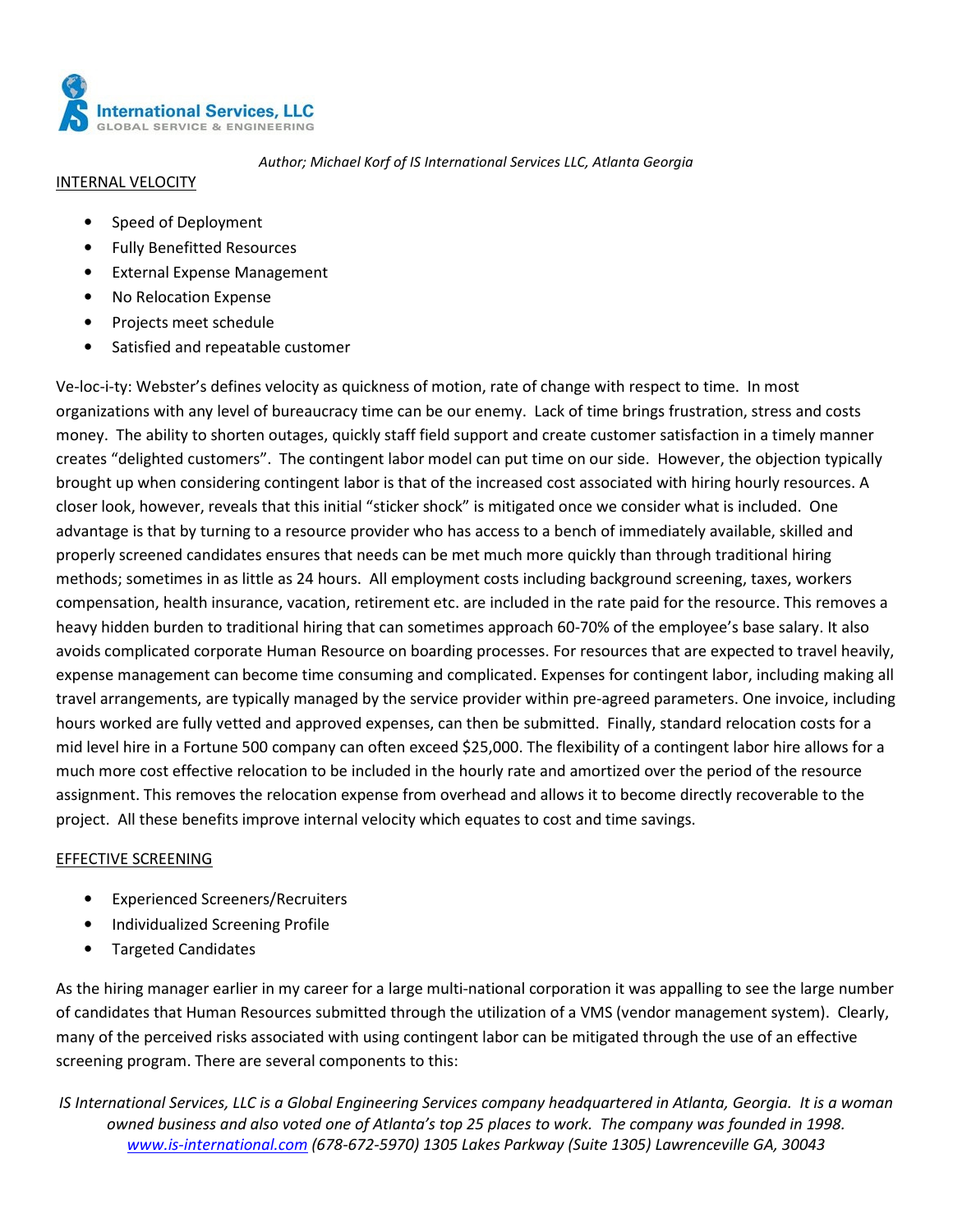

The model of the staffing industry has always been to use recruiters who look more like salespeople than subject matter experts – a junior person is trained in selling techniques and then sent out to contact potential candidates. Technical training may or may not be given. Our experience has shown that taking a person with solid industry experience and training them in recruiting techniques significantly improves the quality of candidates sourced. As a degreed mechanical engineer, I can ask the tough questions and weed through experience more efficiently.

Additionally an individual screening profile should be developed for each open position. This should be based on the job description but will also include aspects particular to both the corporate culture and the preferred profile of the hiring manager. A technical individual that spent most of his career in the Start-up world might not be a good fit for the large stodgy organization. Typically this assessment is developed in conjunction with the person doing the recruiting so that there is a clear understanding on all sides of what is required. From this profile a list of questions is developed. Every candidate sourced will be asked the same list of questions which allows for a very objective evaluation of skill sets and personality fit. The search should be approached in a much targeted way. The industry as a whole often uses a "shotgun" approach where large numbers of candidates are peppered with phone calls and emails. We have found that it is much more effective to target our search; who are the closest competitor companies? Which competitors are downsizing ? What level of person would see this opportunity as a promotion? What skills are transferrable?

Also, working directly with the hiring manager is critical for successful vetting of candidates. Ultimately the hiring manager is responsible for the success of their department and therefore is integral in determining which candidates have the necessary knowledge and the ability to seamlessly integrate into the culture.

Finally and more importantly, the model of partnering with the customer and take the time to understand their business by a technically competent team to include technical, administration, H.R. experience will quickly understand the customer business and include this important aspect in the recruiting process.

#### OVERALL COST

- Remove the burden from hiring manager
- Reduce the burden from Human Resources
- Manage Cyclical Business and Un-reliable sales forecasts
- Shift costs to individual business units verse fixed overhead
- You only pay for actual hours worked

Remember the argument that buying a vehicle verse leasing a vehicle was the better idea. This argument has come under scrutiny in the last several years due to a myriad of reasons. But the underlying benefits for leasing have now become reliability, better fuel efficiency, reduction in maintenance costs, and tax breaks. There are even web-based companies that match those wishing to get out of leases with those in need of getting a short term lease. While the analogy is a good one, there is no doubt that overall costs of "owning" an employee in today's environment is far more costly to the overall business model then "leasing" one. When we look at the job duties of the average hiring manager there is a common thread across all industries that include; Quality, efficiency, employee growth, profitability, cost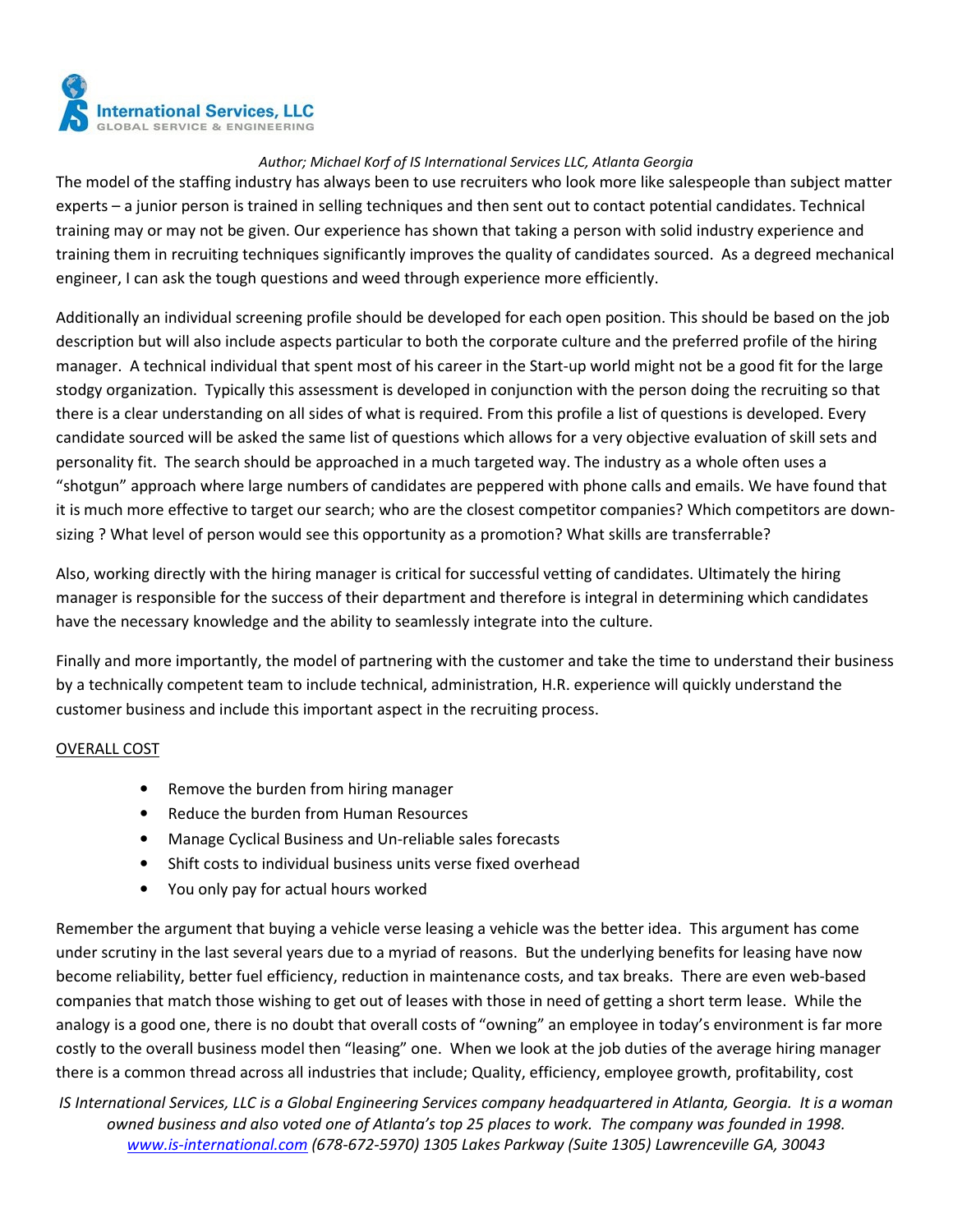

containment and sales. Yes, sales. No matter what your position in the organization, the bottom line is; if stuff does not get sold then the sustainability of the business is threatened. Then why would we burden the hiring managers with the stress and pain of vetting out potential full-time employees. By moving towards the contingent labor model, hiring managers are able to the focus on the business of top-line growth, middle-line containment and overall profitability. This focus allows the organization to focus on growth which quite frankly is what Wall Street and owners want…yesterday. If your business is cyclical and your forecasting is less than stellar, then having a competent bench you can call on in a timely fashion is a must. The ability to shift costs to individual business units and or projects; verse fixed overhead is also a financial director's dream. Studies have also shown that full-time core employees provide better productivity, because through contingent labor you are able to create a more stable work environment, free from the cyclical affects of the economy. As we shift gears to the front of the office we embrace the day to day struggles of our human resources department. HRHero (leading HR law website) estimates that less than 10% of the HR departments daily work day in US companies are actually spent recruiting, negotiating, and on-boarding employees (\*REF 2). The human resources function has become a daily barrage of paperwork, counseling, ethics compliance, reprimanding, OSHA filings, firing, salary and benefits, conflict mediation, and administrative functions associated with complying with US law. In many medium sized companies the HR department also functions as the executive's liaison. So, when the hiring manager does eventually jump thru all the burning hoops and red tape necessary to get approval for that new requisition how can the HR department possibly bring you qualified candidates. Recruiting, negotiating, qualifying and on-boarding employees are LOW on their list of priorities. It must be noted that the HR departments in most companies do their best to find qualified candidates but with the barrage of other duties it becomes almost impossible for them to deliver. My experience is that HR works hard to support their organizations, but with ever increasing amount of regulations they certainly have their hands full on a daily basis.

#### RISK MITIGATION

- Try before you buy (convert contractor to full-time at anytime)
- Large pool of qualified candidates eager to work
- Schedule crash does not add additional (Unmanageable) cost
- Budgeting becomes easier due to flat ( known and budgeted ) hourly bill rates
- Release of contractor if business circumstances change at no cost
- Quick replacement of contractor if he/she does not work out

As a nuclear controls engineer with project management experience I remember being assigned my first project management job. It was a large project for someone with little experience in managing people. My mentor continued to pound the words schedule creep into my head. The contract was fixed price and the margins were fairly thin. What happened next I was not prepared for. Three days before my field engineers (12) and I were to deploy to site, our customer called us and decided to delay the outage indefinitely. Forget schedule creep, we had experienced schedule crash. Our budgets were blown and the inevitable happened. All 12 of these field engineers were full-time at the company. With this large contract indefinitely delayed seven of them were let go in less than 30 days. With the large pool of skilled eager to work candidates we could have saved those jobs. No matter your position risk mitigation is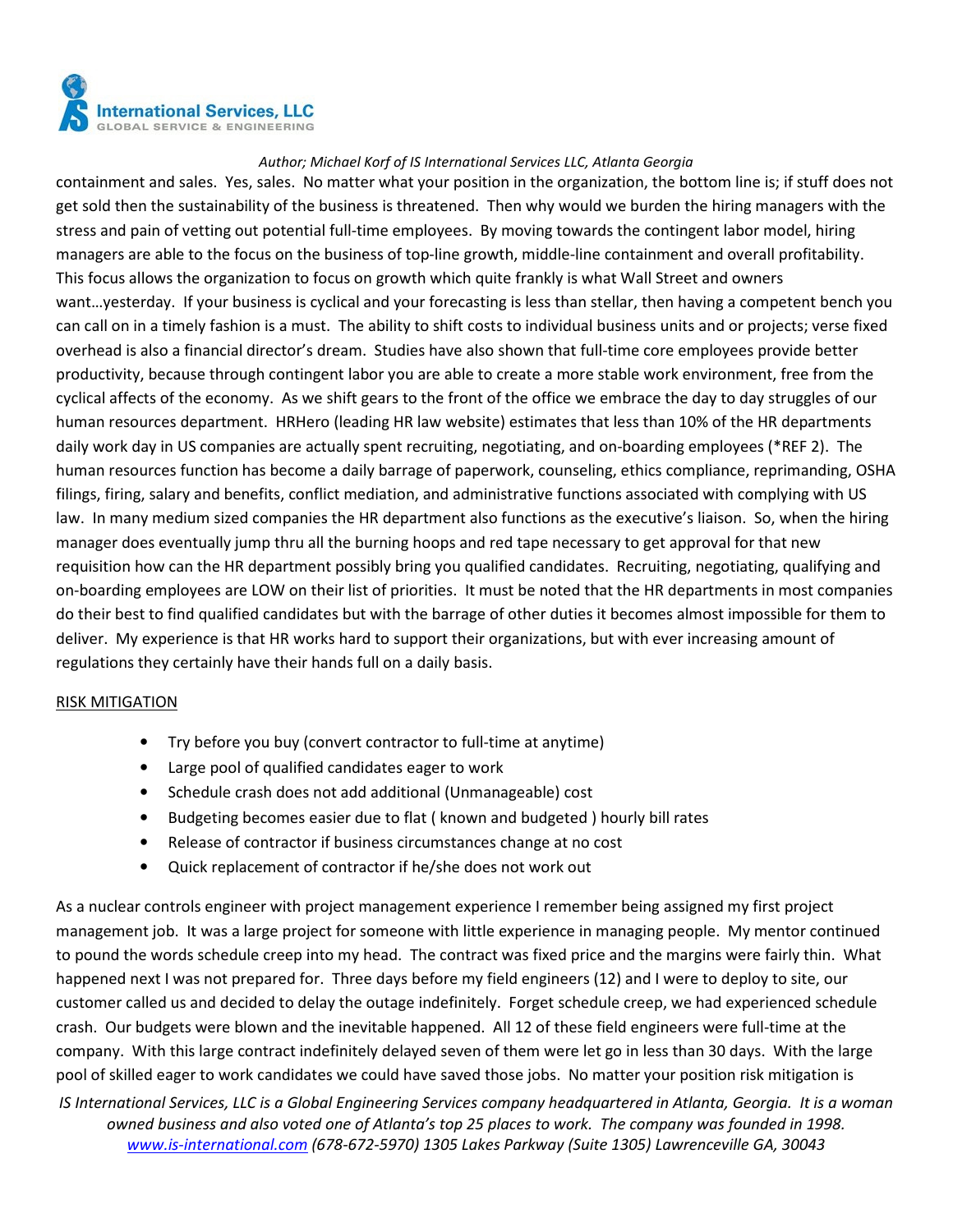

about identifying what unforeseen circumstances can reach out and bite you on a project or task. As a hiring manager for a large corporation I have made some poor hiring decisions and in today's climate, as we all know that's a ticket that is hard to un-punch. Contingent labor removes this risk by allowing the "try before you buy theory". Contract employee not working out in your culture; remove him instantly while minimizing risk. Great fit, hard worker, convert him to fulltime. With the right compliant partner, background checks, benefits and insurance are all handled by a third party.

Having a well-run and effective contingent workforce strategy in place will allow you to reap the benefits you need to stay ahead of the competition. Use of contingent labor is on the rise and those organizations that take advantage of it early and strategically will shine. Contingent labor allows you to find and utilize specialized skill sets, outsource noncritical roles, "test" candidates before fully hiring them, and ultimately move ahead of competition by executing your business strategy in a quick and cost-effective manner. The chart below tells us future generations and the baby boomers are moving in this direction.

# **The Future Contingent Workforce**

**Baby Boomers** (1946 - 1964) 80% of baby boomers plan on working past retirement, part-time or as contingent workers.

## **Gen X** (1965 - 1981)

Responsible for the concept of "work/life balance" wanting extra free time for family and outside interests.

### **Gen Y** (1982 – 2000)

Are likely to change careers ten times before they are  $40 -$  making contingent work a very attractive option for trying out new career opportunities.



\*REF 1

As a Gen X'er myself, I am reaching that age where my wife and I are beginning to talk about freeing ourselves from the sixty hour work week. Were empty nester's have been blessed with storing away a few nuts for winter and a six month work year is starting to look inviting. Who knows, maybe I'll work a few contracts jobs for your company some day.